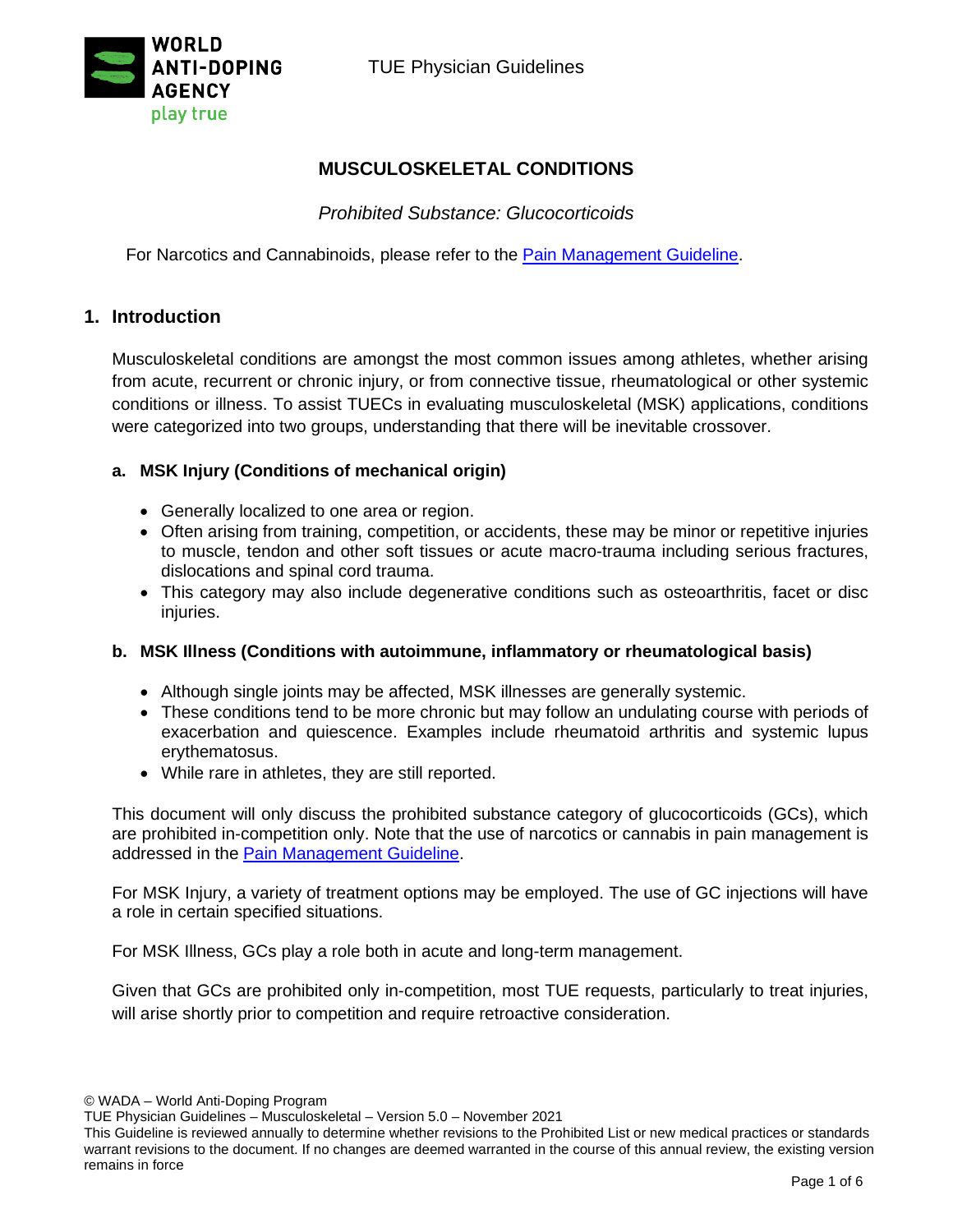

# **2. Diagnosis**

In accordance with the ISTUE, a clear diagnosis must be provided and there should be an indicated need for the prohibited medication. However, treatment is not solely about best medical practice but rather reasonable and acceptable therapeutic options. The TUEC should acknowledge there will be different medical practices globally and respect the doctor-patient relationship and treatment plans. In chronic conditions or illnesses, e.g., rheumatoid arthritis there is often a well-defined and documented diagnosis. This would also be the case for many recurrent or chronic injuries e.g., posttraumatic arthritis.

Investigations, including imaging modalities (X-Ray, ultrasound, CT, MRI) nuclear medicine or laboratory tests, should accompany the history and physical, where appropriate. However, for conditions such as a simple bursitis or tendinopathy, there may be little diagnostic information beyond the physician's clinical and physical assessment. Nonetheless, the circumstances of the condition must be clearly described together with the physicians clinical reasoning.

Article 4.2b of the ISTUE states that on a balance of probabilities, treatment should not be performance enhancing beyond a return to the athlete's previous state of health or the "norm" for that individual. In most cases, even after medication use, the athlete may not return to full pre-injury or pre-illness status. However, each application must be evaluated individually. TUECs should note that there is no direct evidence that a single GC injection (intra-bursal, peri-tendinous or intra-articular) provides performance enhancement, despite the possibility of temporary systemic distribution.

## **3. Treatment**

### **a. Classes of the Prohibited Substances**

• Glucocorticoids

Glucocorticoids are produced in the adrenal cortex and have a large number of physiological effects essential for life. Their wide-spread clinical use is largely predicated on their antiinflammatory and immunosuppressive properties. For mechanical conditions, GCs are commonly used for anti-inflammatory and secondary analgesic effects. They may be indicated in treatment of acute bursitis, arthritis, synovitis, disc protrusions or facet joint irritation.

As of the 2022 Prohibited List, oral, rectal or any injectable routes of administration of glucocorticoids (GCs) are prohibited, in-competition only. However, an in-competition urine sample may show GC levels above the established laboratory reporting levels even though administration occurred out-of-competition. In accordance with the Code, a resulting positive doping test, known as an adverse analytical finding (AAF), could render the athlete liable to a sanction under the concept of Strict Liability. However, as per ISTUE Article 4.1e, the athlete is permitted to apply retroactively for a TUE if there is an in-competition AAF from outof-competition use.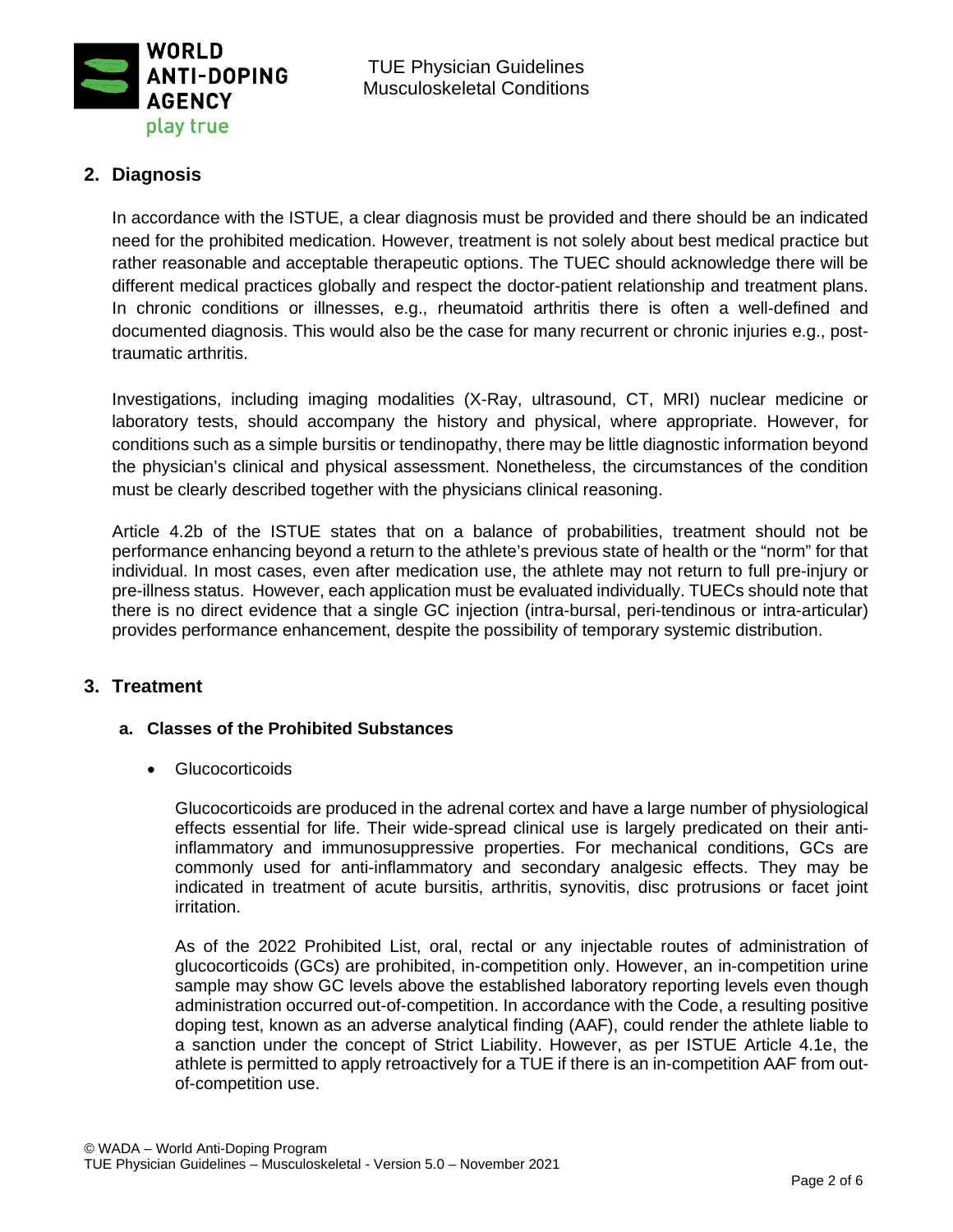

#### **b. Route of Administration**

GCs are generally administered to treat MSK conditions via oral, intra-muscular or local injections (e.g., intra-articular, intra-bursal, peritendinous, or epidural routes)

#### **c. Typical Dosage, Frequency and Duration of Treatment**

When given for MSK injuries, GCs are usually administered as a single dose via injection followed by a sufficient time for monitoring and clinical re-evaluation. Further administration is determined by treatment effectiveness and the severity of the condition.

When GCs are administered orally, they are generally prescribed in short courses, typically of less than one week's duration.

For MSK illnesses, such as rheumatological and autoimmune conditions, GCs may occasionally be necessary to control inflammation on an ongoing basis, with transient dosage increase during periods of exacerbation. A disease activity score and laboratory markers help to guide the use and dosage of GCs in these conditions that may occur in elite athletes.

### **4. Non-Prohibited Alternative Treatments**

The initial management of acute MSK injuries may begin with protection, rest, ice, compression, and elevation. Initial medication may include NSAIDs, and/or muscle relaxants. Other treatment options include modalities such as heat, cryotherapy, traction, ultrasound, electrical stimulation, manual therapy, bracing and therapeutic exercises.

In rheumatological and autoimmune diseases, other immunosuppressive drugs or disease-modifying anti-rheumatic medication may be used to control disease progression. These may include antimalarials, cytostatics (e.g., methotrexate, azathioprine), TNF-binding proteins (e.g., adalimumab).

There may not be any reasonable permitted alternatives to GCs, which are unique and potent antiinflammatory agents, widely used across a range of medical conditions.

## **5. Consequences to Health if Treatment is Withheld**

The consequences of not treating MSK conditions may be continued pain, functional loss and diminished quality of life.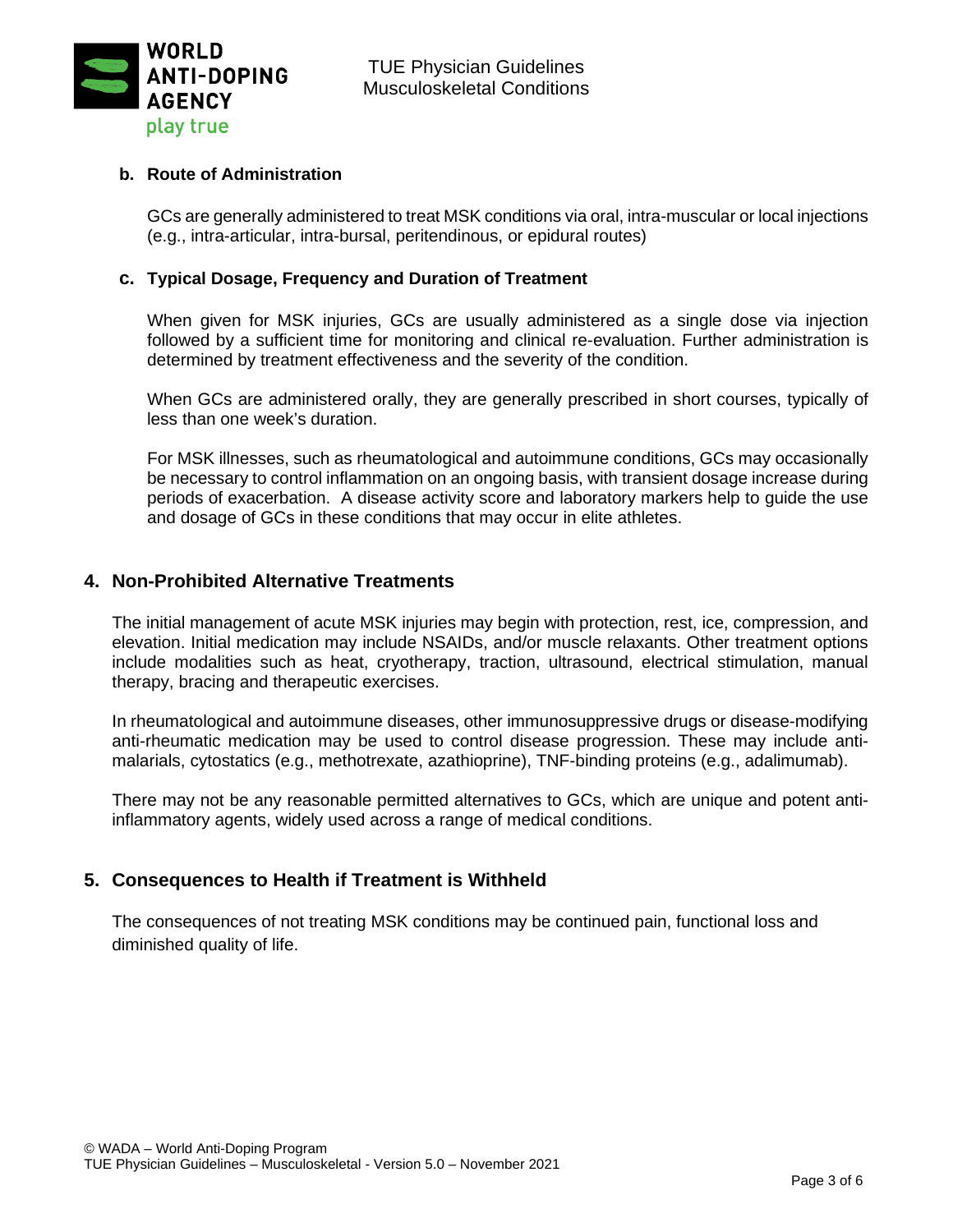

### **6. Treatment Monitoring**

The pain and swelling of acute inflammation and the loss of movement typically associated with acute musculoskeletal injuries are usually relatively short-lived. While there are certain conditions that require prolonged treatment, these are much less common. The continued use of GCs may adversely affect the general health and sport performance of the athlete.

Systemic GC use, for example in the management of rheumatological or autoimmune disease, is usually titrated according to disease activity.

### **7. TUE Duration**

#### **a. MSK Injury**

The indications, dosage, and duration of the use of GCs are dependent on the specific musculoskeletal condition or injury. Injections are usually a single dose and the TUE duration should only cover the injection, or if oral for the duration of the treatment. The presence of GCs shall not be considered an anti-doping rule violation (ADRV) if it is consistent with the provisions of a TUE granted in accordance with the ISTUE.

Typically, oral GCs are not administered for longer than one week. However, some MSK injuries may be chronic with periods of exacerbations and there may be a need to extend or repeat the use of these agents.

#### **b. MSK illness**

In some situations, such as well documented rheumatological/autoimmune conditions requiring recurrent treatment, a TUE for intermittent courses of oral GCs could be granted for up to 12 months. In such cases, conditions should be attached to the TUE approval certificate, requesting either:

- 1. A notification in writing to the TUEC at the time, or soon after, the GCs are used throughout the 12-month period, or;
- 2. A written summary of use, from the treating doctor, at the end of the 12-month period.

Note: the TUEC should also reserve the right to request relevant medical records during the time of approval.

These documents will ensure that systemic GCs are not used at the time of competition without medical justification and may be used by the TUEC to justify subsequent approvals for future long-term GC use.

Caution is recommended in sports with a higher risk of GC abuse, where long term approvals may not be appropriate.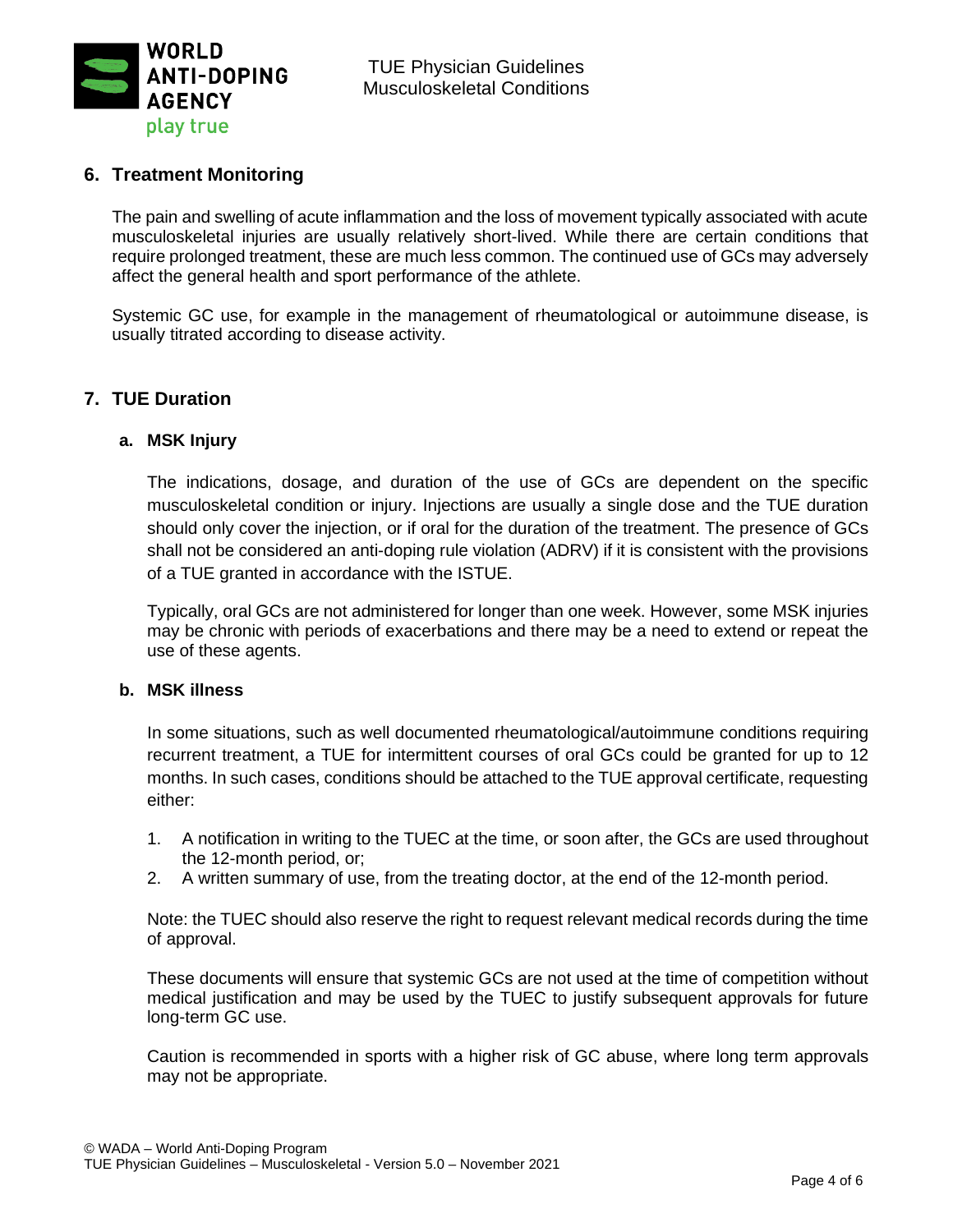

## **8. Appropriate Precautionary Matters**

It should be noted that consideration of negative health effects is not a criterion for the grant or denial of a TUE. The prolonged use of GCs, even at low dosages, has potential for serious side-effects. These include features of Cushing's Disease, avascular necrosis of the hip or suppression of the hypothalamic/pituitary/adrenal axis resulting in secondary adrenal insufficiency.